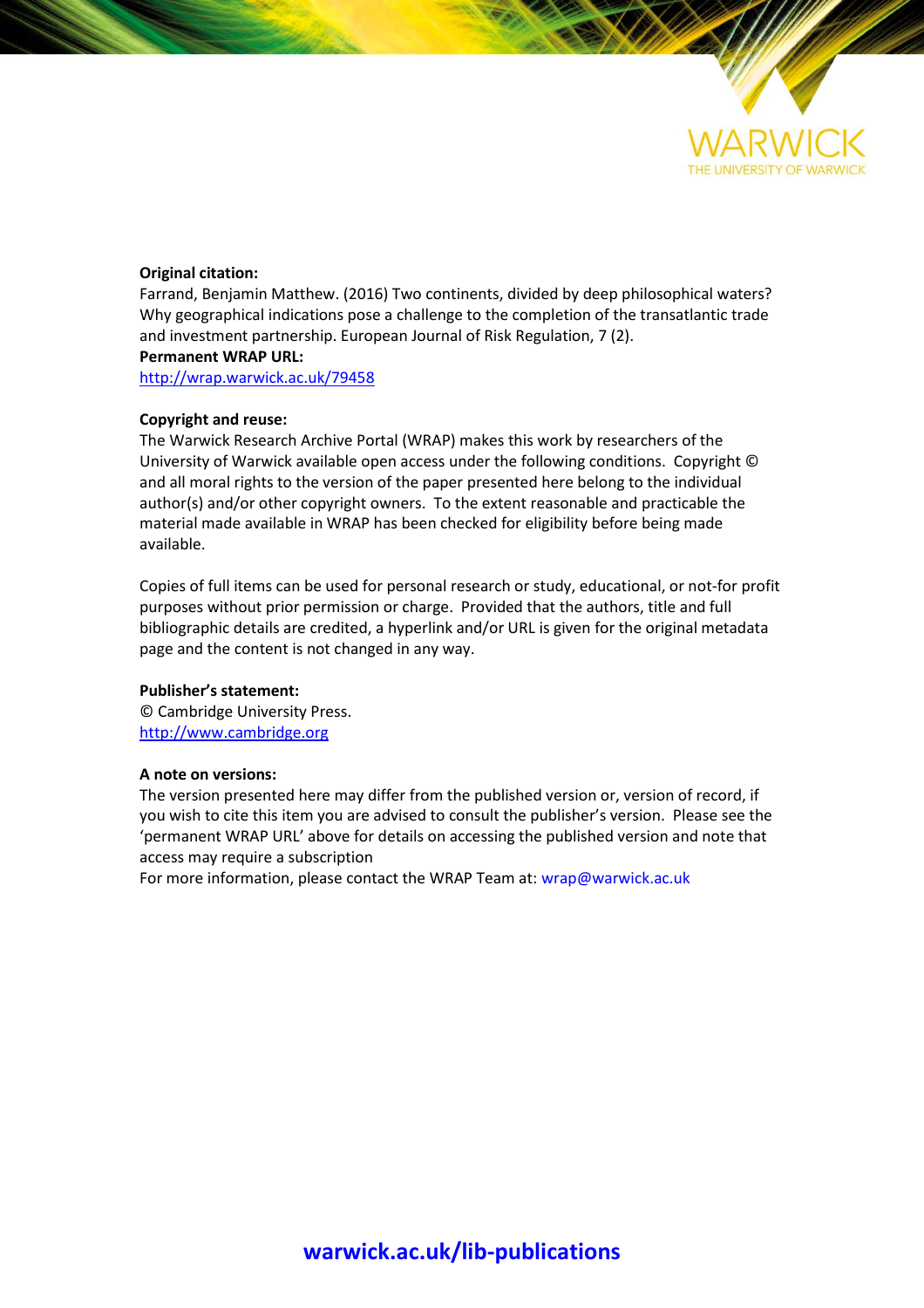# Two Continents, Divided by Deep Philosophical Waters? Why Geographical Indications Pose a Challenge to the Completion of the **Transatlantic Trade and Investment Partnership** *Benjamin Farrand1*

# **I. Introduction**

 

The May 2016 leak of draft texts produced within the context of the on-going Transatlantic Trade and Investment Partnership negotiations has provided an interesting insight into the positions of the EU and US with regard to different dimensions of regulatory cooperation, with some chapters being complete or near completion (as other articles in this mini-symposium discuss), and others still in a more rudimentary format. One such field of regulation, covered in the leaked 'Tactical State of Play' document, covers geographical indicators (hereafter GIs). However, this coverage is very brief, stating that 'discussions focused on the preparation of an intersessional discussion prior to the next round<sup>'2</sup>. GIs, marks identifying the geographical origin, and by extension (so the argument goes) quality of goods, have continued to be a source of consternation in international trade regulation, with states unable to see eye-to-eye on how they should be protected, if at all. The EU and US in particular reflect two very different philosophical approaches to the concept of a GI, and its application to foods in particular<sup>3</sup>. For the EU, cheeses such as *Feta* are culturally and geographically distinct, attributable to a certain region within Greece<sup>4</sup>, with a long, established history. For the US, feta is a generic type of 'white' cheese, and not deserving of special recognition. As this paper will demonstrate, the substantially different conceptions of GIs, combined with two distinct regulatory approaches being exported through other trade agreements by both the EU and US, appear to render the negotiating positions of the two regions incompatible. The impact of this

<sup>&</sup>lt;sup>1</sup> Assistant Professor, University of Warwick, contactable at b.farrand@warwick.ac.uk. The author would like to thank the reviewers for their helpful comments and advice in redrafting this article.

<sup>&</sup>lt;sup>2</sup> Greenpeace Netherlands TTIP Leak, 'Note - Tactical State of Play of the TTIP Negotiations' (2016) at p.21.

 $3$  It must be stated that there are specific additional regimes for the protection of wines and spirits  $-$  in the interests of brevity, and to focus on this core issue of controversy, these additional regimes are not considered here.

<sup>&</sup>lt;sup>4</sup> *Feta* being the name for a traditional cheese produced in Greece since 'ancient times', using either ewe's milk exclusively, or a mixture of ewe and goat milk, as per Regulation No 1829/2002 amending the Annex to Regulation (EC) No 1107/96 with regard to the name 'Feta'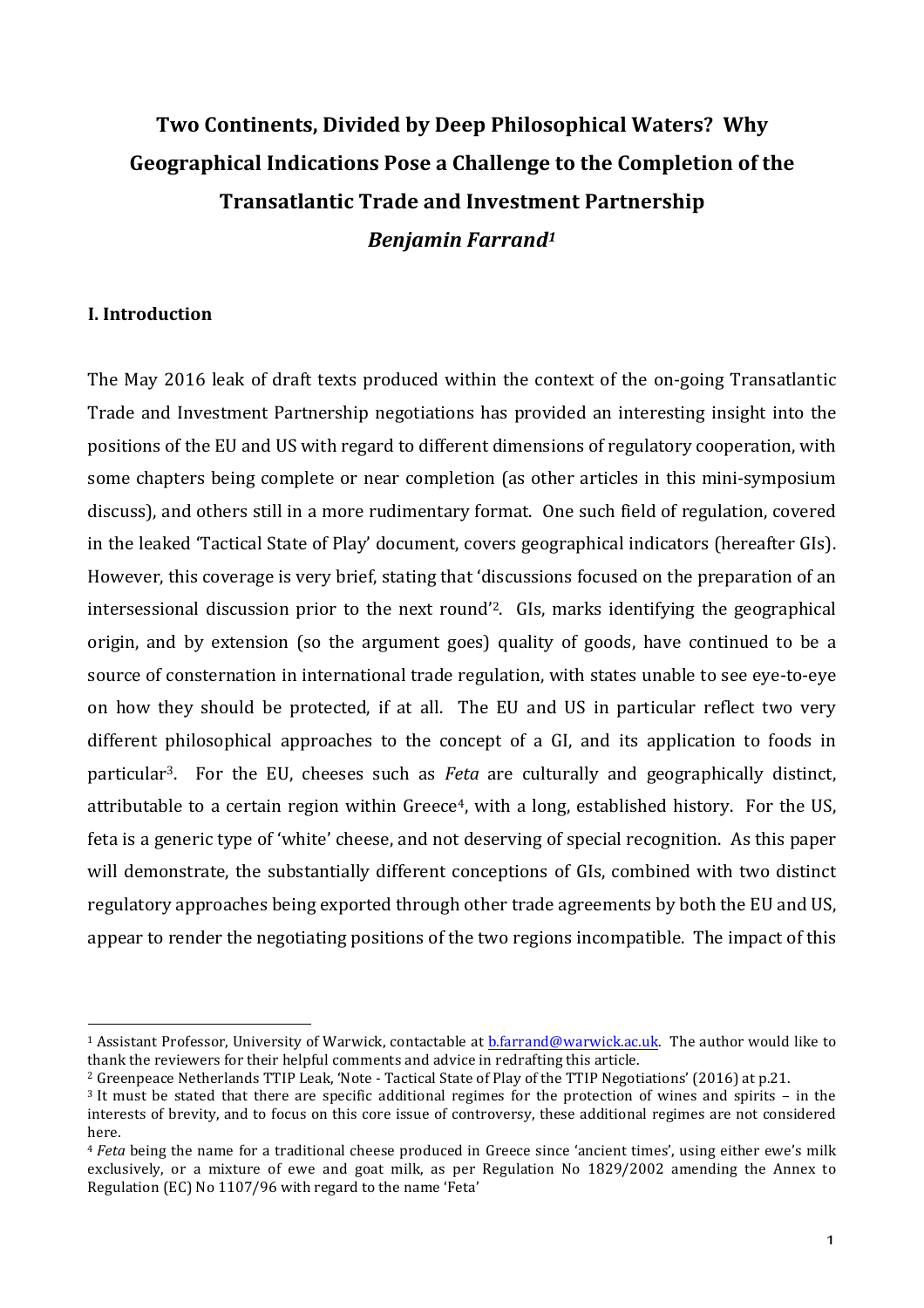may be that GIs are excluded from the scope of TTIP, or that TTIP may fail to be concluded at all.

# II. Geographical indications as a source of conflict between the EU and US

A GI is a *sui generis* form of intellectual property right, concerned with identifying a good as originating in a specific country, territory or locality<sup>5</sup>. First given specific definition in international trade rules under the Agreement on Trade-Related Aspects of Intellectual Property Rights (hereafter TRIPS), this identification is of relevance 'where a given quality, reputation or other characteristic of the good is essentially attributable to its geographical origin'<sup>6</sup>. For Blakeney, the novelty of a GI comes in the explicit linkage of the concept of geography to that of quality<sup>7</sup>, the idea that a particular location, soil, climate or type of vine will influence the quality of produced agricultural goods, whether they be meats, cheeses or grains. Recognition of a GI, it would therefore follow, relies upon accepting the initial presumption that these geographical factors, as well as developed knowledge of techniques of preparation and production *do* indeed influence the quality of those goods. The idea of attaching specific qualities to produce of a particular region is by no means new, with examples dating back to Egypt's Old Kingdom and the Ancient Greek city-states<sup>8</sup>. Their inclusion within TRIPS as a form of intellectual property right, however, was. While reference to appellations of origin is made in the Paris Convention of 1883, and the Lisbon Agreement of 1958 does make specific reference to  $GIs<sup>9</sup>$ , it was only with TRIPS in the mid 1990s that the concept of a geographical indicator became recognised as a legal right with effective dispute settlement<sup>10</sup>. Yet when compared to the more considerable harmonisation of patents and trademarks, the TRIPS provisions on GIs dictate little substantively, allowing states to choose

<sup>&</sup>lt;sup>5</sup> Bernard O'Connor, 'The Legal Protection of Geographical Indications' Intellectual Property Quarterly (2004) pp.35 *et seqq*, at p.35.

<sup>&</sup>lt;sup>6</sup> TRIPS, Article 22(1)

<sup>&</sup>lt;sup>7</sup> Michael Blakeney, 'Geographical Indications: What Do They Indicate?' 6 WIPO Journal (2014) pp.50 *et seqq*, at p.50.

<sup>&</sup>lt;sup>8</sup> Vadim Mantrov, *EU Law on Indications of Geographical Origin: Theory and Practice* (Berlin: Springer 2014) at p.32.

 $9$  Although it must be stated that membership of this agreement is low, limiting upon its international impact, as indicated by Justine Pila and Paul Torremans, *European Intellectual Property Law* (Oxford: OUP 2016) p.469; William A Kerr, 'Enjoying a Good Port with a Clear Conscience: Geographic Indicators, Rent Seeking and Development' in William A Kerr (ed), *Conflict, Chaos and Confusion* (Cheltenham: Edward Elgar Publishing 2010) p.88.

 $10$  See Kerr (n 6) p.88.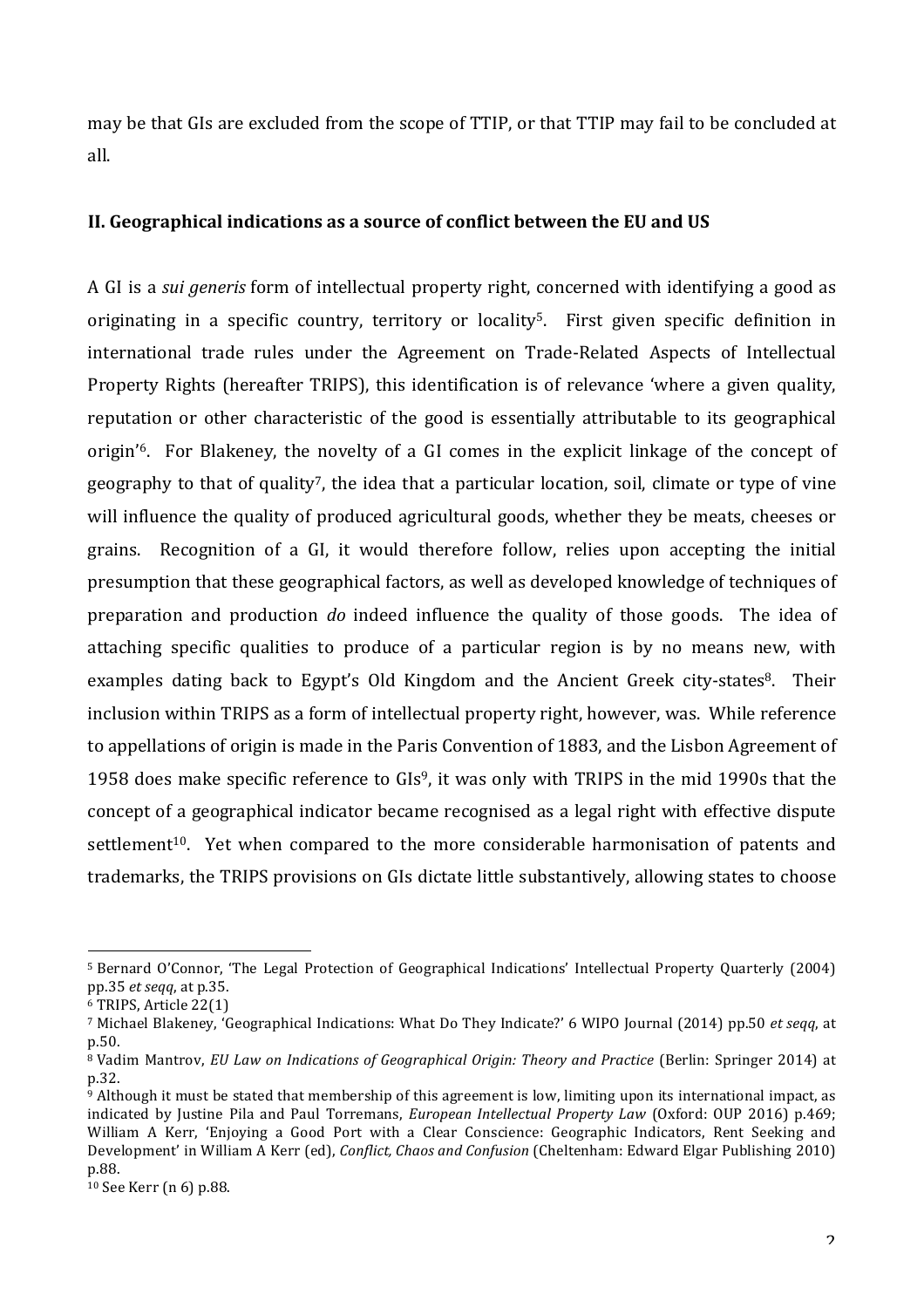for themselves the specific means of protection under Article  $22(2)^{11}$ . Described by Ganjee as constituting an 'unstable compromise'<sup>12</sup>, the minimally harmonised nature of GIs at the international level is the result of significant conflicts between states regarding the legitimacy, and indeed necessity, of their protection. Whereas much of the discussion of TRIPS relates to the 'global North-global South' conflict<sup>13</sup>, particularly as concerns issues such as access to medicines<sup>14</sup>, the protection of GIs can be conceptualised as a conflict between the 'Old World' and 'New World'<sup>15</sup>. As Sanders puts it, there 'is not a single IP right that has so consistently led to heated debates in international trade other than GIs'<sup>16</sup>; this debate can be understood in terms of the significant divergences in perception of the role of GIs in international trade, and subsequently the ways in which they are protected in the IP system. In order to demonstrate how this may negatively impact upon the likelihood of successful TTIP negotiations, it is necessary to consider the competing narratives over GIs in the EU and US.

GI protection has been afforded a key role in the EU's agricultural policies<sup>17</sup>, particularly as they relate to external market relations with other states and their respective consumer bases<sup>18</sup>. GIs are perceived to promote the cultural heritage of the EU Member States, linking issues of trade to issues of authenticity and traditional knowledge<sup>19</sup>, as well as serving an additional goal of promoting the EU's agricultural regions economically, penetrating new

 $11$  On this point see Gail E Evans, 'The Protection of Geographical Indications in the European Union and the United States under Sui Generis and Trade Mark Systems: Signs of Harmonization?' Intellectual Property Quarterly (2013) pp.18 *et seqq*, p.20; Antony Taubman, Hannu Wager and Jayashree Watal (eds), A Handbook on *the WTO TRIPS Agreement* (Cambridge: Cambridge University Press 2012) pp.77-78.

<sup>&</sup>lt;sup>12</sup> Dev Gangjee, *Relocating the Law of Geographical Indications* (Cambridge: Cambridge University Press 2012) p.184.

<sup>&</sup>lt;sup>13</sup> See for example Peter Drahos and John Braithwaite, *Information Feudalism:* Who Owns the Knowledge *Economy?* (Abingdon: Earthscan 2002): Carlos María Correa and Abdulqawi Yusuf (eds), *Intellectual Property and International Trade: The TRIPs Agreement* (Aalphen aan den Rijn: Kluwer Law International 2008).

<sup>&</sup>lt;sup>14</sup> FM Scherer and Jayashree Watal, 'Post-TRIPS Options for Access to Patented Medicines in Developing Nations' 5 Journal of International Economic Law (2002) pp.913 *et seqq*.

 $15$  Taubman, Wager and Watal (n 8) p.77.

<sup>&</sup>lt;sup>16</sup> Anselm K Sanders, 'Geographical Indications of Origin: When GIs Become Commodities, All Gloves Come off' 46 International Review of Intellectual Property and Competition Law (2015) pp.755 *et seqq*, p.755; see also Meir Perez Pugatch, 'Intellectual Property Policy-Making in the 21st Century' 3 WIPO Journal (2011) pp.71 *et seqq*, p.72; Tim Josling, 'The War on Terroir: Geographical Indications as a Transatlantic Trade Conflict' 57 Journal of Agricultural Economics (2006) pp.337 *et seqq*, pp.339-340.

 $17$  O'Connor (n 2) p.35; Luisa Menapace and others, 'Consumers' Preferences for Geographical Origin Labels: Evidence from the Canadian Olive Oil Market' 38 European Review of Agricultural Economics (2011) pp.193 *et seqq*.

<sup>&</sup>lt;sup>18</sup> Andreas Dür, 'Bringing Economic Interests Back into the Study of EU Trade Policy-Making' 10 The British Journal of Politics & International Relations (2008) pp.27 *et seqq*, p.35.

 $19$  Tesh W Dagne, 'Beyond Economic Considerations: (Re)conceptualising Geographical Indications for Protecting Traditional Agricultural Products' 46 International Review of Intellectual Property and Competition Law (2015) pp.682 *et seqq*, pp.684–685; Matteo Ferrari, 'The Narratives of Geographical Indications' 10 International Journal of the Law in Context (2014) pp.222 *et seqq*, p.225.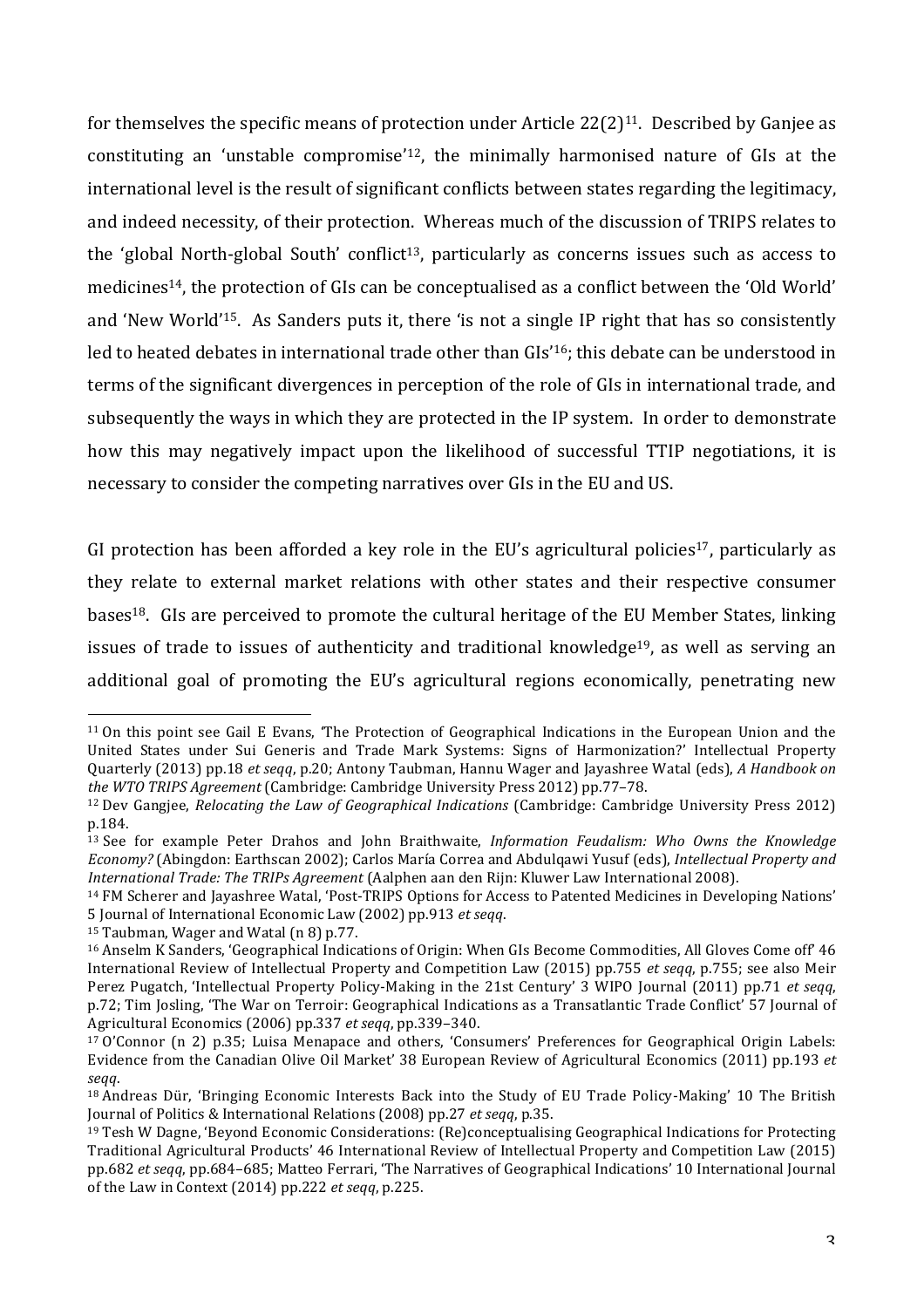markets for EU produce<sup>20</sup>. For the EU, goods protected by a GI constitute a useful 'valueadded' regime, with the consumer perceptions of increased quality through originality and speciality<sup>21</sup> meaning that higher prices can be afforded to such products<sup>22</sup>. According to a 2012 report commissioned by the European Commission, the value of sales of GI-protected foodstuffs (excluding wines and spirits) was  $\epsilon$ 15.8 billion with an increase in sale value between 2005 and 2010 of 19%<sup>23</sup>. Due to their value (and indeed the EU's prime position to maximise the international recognition of foods such as *mozzarella di bufala* and *jamón de serón*) EU protection afforded to GIs is particularly broad. The 2012 Quality Schemes Regulation<sup>24</sup> reflects these perceptions regarding the role of GIs, stating their existence is necessary to both raise commercial awareness of these high-quality products, as well as achieve rural development policy objectives<sup>25</sup>. To gain Protected Geographic Indicator (PGI) status, Article  $5(2)$  states that only the one of the production steps for that good<sup>26</sup> need take place in that geographical area<sup>27</sup>, allowing for a broad range of products to be afforded protection. While Article 6 specifies that a term that is considered generic cannot receive protection, jurisprudence of the Court indicates that this is a comparatively low barrier to surmount, with *Feta* cheese gaining protected status, contrary to arguments that the name was considered generic by consumers in the EU, in addition to the fact that the name *Feta* refers to a cutting technique rather than a geographical location<sup>28</sup>.

Rather than promoting luxury agricultural products, however, critics of the EU GI regime, and in particular 'New World' producers such as the US and Australia, consider it to be a form of market protectionism<sup>29</sup>, or in the words of one US Commerce Department official, 'nothing

 $20$  Ferrari (n 16) p.225; O'Connor (n 2) p.36.

 $21$  For more on this see Menapace and others (n 14).

<sup>&</sup>lt;sup>22</sup> Arete Research & Consulting in Economics, 'Study on Assessing the Added Value of PDO/PGI Products' (Commissioned by the European Commission 2013) pp.5–6.

<sup>&</sup>lt;sup>23</sup> Tanguy Chever and others, 'Value of Production of Agricultural Products and Foodstuffs, Wines, Aromatised Wines and Spirits Protected by a Geographical Indication' (European Commission 2012) p.16.

 $24$  Regulation No 1151/2012 on quality schemes for agricultural products and foodstuffs

<sup>&</sup>lt;sup>25</sup> Ibid, Article 1

 $26$  Defined in Article 3(7) as processing, production and packaging

<sup>&</sup>lt;sup>27</sup> Although for the stronger Protected Designation of Origin (PDO) protection, all three steps must take place within that area.

<sup>&</sup>lt;sup>28</sup> Joined cases C-465/02 and C-466/02 *Federal Republic of Germany and Kingdom of Denmark v Commission of the European Communities* EU:C:2005:636

<sup>&</sup>lt;sup>29</sup> Kal Raustiala and Stephen R Munzer, 'The Global Struggle over Geographic Indications' 18 European Journal of International Law (2007) pp.337 *et seqq*, p.351.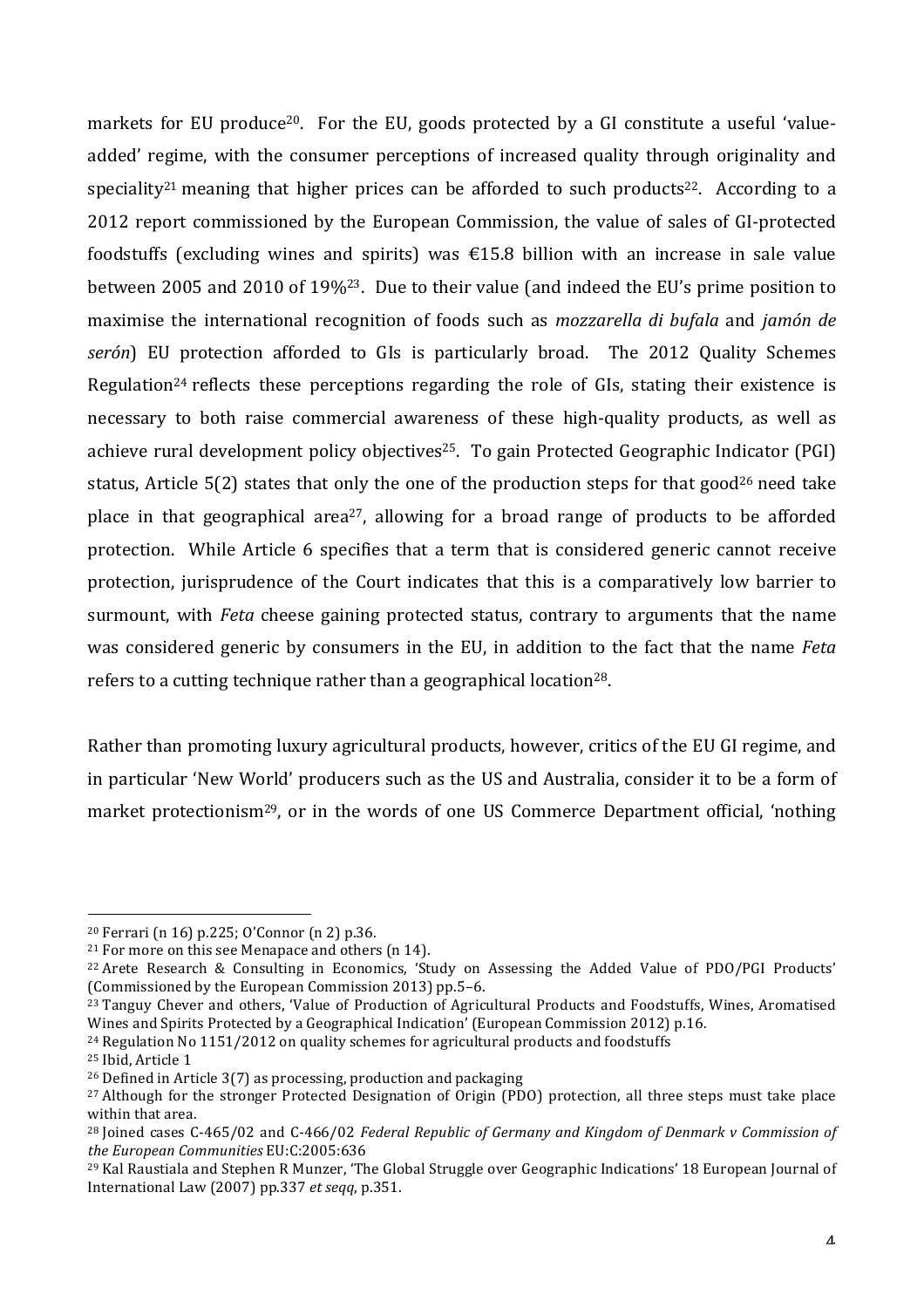less than a subsidy of European agriculture interests through claw back of generic terms<sup>'30</sup>. Furthermore, critics in the US dispute the inherent linking of geography with quality, noting that waves of immigration to the US from Europe resulted in the 'know-how' of many of these traditional foods being transferred and applied in US territory, resulting in the same processing and production methods<sup>31</sup>. Instead of a broad *sui generis* regime, the US protects GIs generally as a discrete subcategory of its trademark laws<sup>32</sup>, as certification or collective marks under the Lanham Act<sup>33</sup>. A certification mark allows for a certain mark to be used subject to certain specifications, which can include production methods and places of origin<sup>34</sup>, or even as a trademark where the geographic terms used have acquired distinctiveness through consumer identification of those terms with a particular company or producer<sup>35</sup>. Furthermore, the US is stricter than the EU when it comes to determining whether a particular product is generic, and so ineligible for trademark, certification or collective mark protection<sup>36</sup>; whereas *parmigiano reggiano* is a protected GI in the EU, 'parmesan' is considered a generic in the US, referring to a hard, aged cheese<sup>37</sup>. The US considers the EU approach to GIs to be unnecessarily broad, arguing that trademark law is sufficient to protect these goods, while preventing overreach when considering generic terms<sup>38</sup>. US agricultural producers in particular are opposed to the EU *sui generis* system, considering it a potential threat to their own business interests<sup>39</sup>. The US is particularly concerned that the EU grants priority to the *sui generis* GI over trademarks, preventing the registration of a trademark that may conflict with a pre-existing  $GI^{40}$ , and being permitted to co-exist with a pre-existing trademark in the event that the application for a GI is filed subsequent to a successful, good-

<sup>30</sup> As quoted in Molly Torsen, 'Apples and Oranges (and Wine): Why the International Conversation Regarding Geographic Indications Is at a Standstill' 87 Iournal of the Patent and Trademark Society (2005) pp.31 *et seqq*, p.52.

 $31$  Blakeney (n 4) p.52.

 $32$  Evans (n 8) p.23.

<sup>&</sup>lt;sup>33</sup> The Lanham (Trademark) Act 15 USC § 1054

<sup>&</sup>lt;sup>34</sup> Josling (n 13) p.347.

<sup>35</sup> ibid.

 $36$  Evans (n 8) p.26.

<sup>37</sup> ibid.

<sup>38</sup> Michael Blakeney, 'Scope of the Intellectual Property Chapter of the Trans-Pacific Partnership Agreement (TPPA)' 21 International Trade Law & Regulation (2015) pp.14 *et seqq*, p.16; see also Dwijen Rangnekar and Sanjay Kumar, 'Another Look at Basmati: Genericity and the Problems of a Transborder Geographical Indication' 13 The Journal of World Intellectual Property (2010) pp.202 *et seqq.* 

<sup>39</sup> Dermot I Hayes, Sergio H Lence and Bruce Babcock, 'Geographic Indications and Farmer-Owned Brands: Why Do the US and EU Disagree?' 4 EuroChoices (2005) pp.28 *et seqq.* 

 $40$  Regulation No 1151/2012, Article 14(1)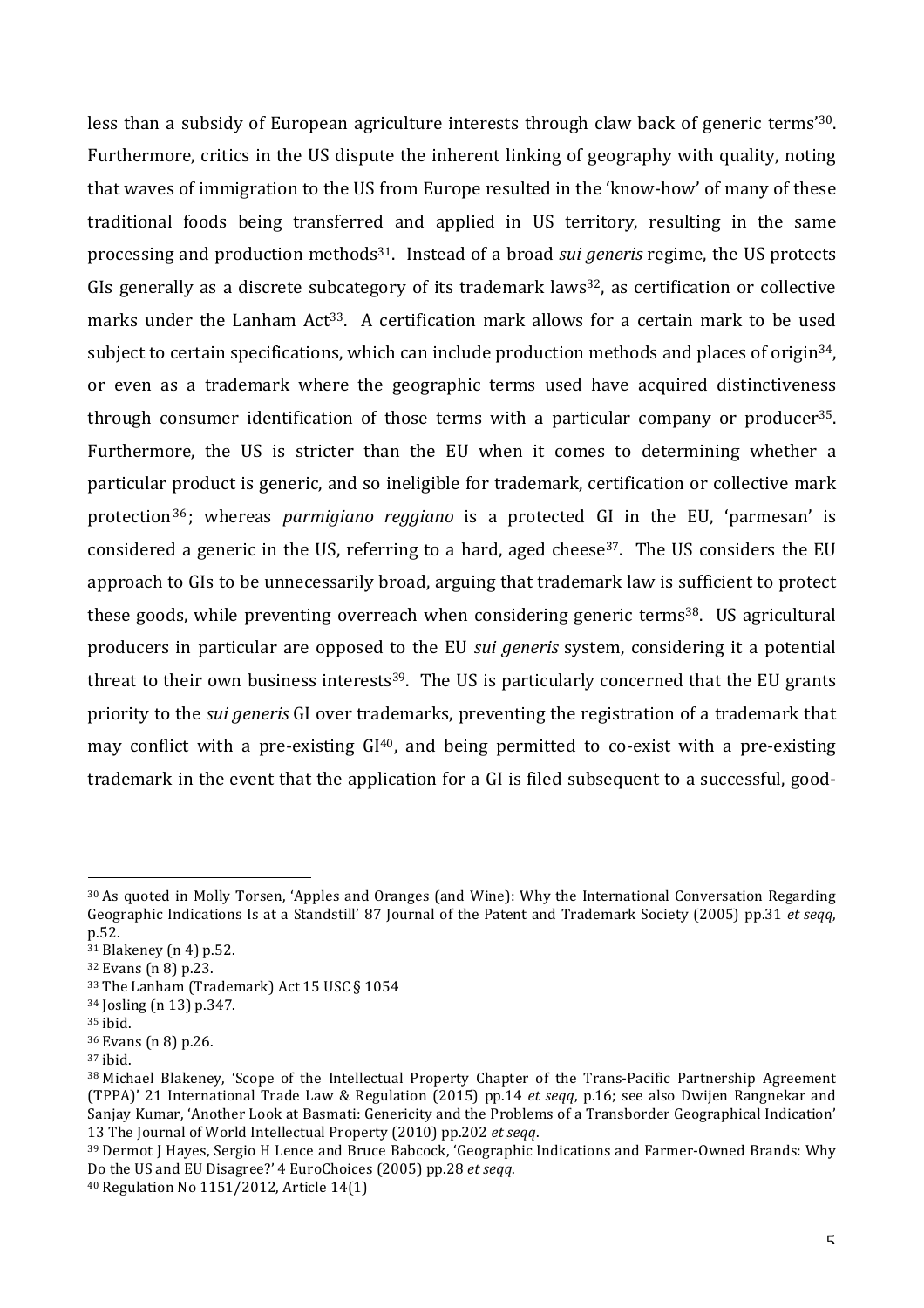faith trademark registration<sup>41</sup>. As well as representing a substantial incompatibility in economic interests, the conflict between the EU and US also reflects an incompatibility in the philosophical and legal approaches to the protection of  $GIs<sup>42</sup>$ , which may have considerable implications for TTIP.

# **III.** International manoeuvring and norm exportation: divergences in the protection of **geographical indicators in regional trade agreements**

The EU and US have been engaged in the formulation of other trade agreements in addition to the TTIP negotiations, in which they have sought to implement their respective norms and legal approaches to GIs, creating an atmosphere of regulatory competition. The US has recently agreed the final text of the Trans Pacific Partnership, a comprehensive trade agreement between the US, Australia, Brunei, Canada, Chile, Japan, Malaysia, Mexico, New Zealand, Peru, Singapore and Vietnam. Chapter 18 of this agreement concerns intellectual property rights, including trademarks and GIs. The position of the US is made clear by the chapter summary provided by the Office of the United States Trade Representative, which states that the intention of TPP in this regulatory sector is to 'address the potential for inappropriately "overprotecting" GIs in ways that shut out US agricultural and food producers, including  $\lceil$ ...how to determine whether a term is generic in its market<sup>'43</sup>. The US preference for protection within the context of the trademark system is apparent under Article 18.19, which concerns collective and certification marks. This Article states that each party 'shall also provide that signs that may serve as GIs are capable of protection under its trademark system'. While Article 18.30 states that GIs may also be protected through a *sui generis* system, in comparison to the EU regime, strict limitations are placed upon its operation. Article  $18.32(1)$  outlines the grounds of opposition to a grant of a GI, which can take place if it would cause confusion with a trademark that is the subject of a pre-existing application or registration, it would cause confusion with a pre-existing mark granted, or the GI is a 'term customary in common language as the common name for the relevant good' in that territory.

<sup>&</sup>lt;sup>41</sup> Ibid, Article 14(2); see also WTO Disputes WT/DS/174 and WT/DS/290 *EC* - *Protection of Trademarks and Geographical Indications for Agricultural Products and Foodstuffs* (2005)

<sup>&</sup>lt;sup>42</sup> See also Cerkia Bramley, Delphine Marie-Vivien and Estelle Biénabe, 'Considerations in Designing an Appropriate Legal Framework for GIs in Southern Countries' in Cerkia Bramley, Estelle Bienabe and Johann Kirsten (eds), *Developing Geographical Indications in the South* (Berlin: Springer 2013); Stephan Marette, Roxanne Clemens and Bruce Babcock, 'Recent International and Regulatory Decisions about Geographical Indications' 24 Agribusiness (2008) pp.453 *et seqq*.

<sup>&</sup>lt;sup>43</sup> Office of the United States Trade Representative, 'Intellectual Property Chapter Summary' (2015) p.3.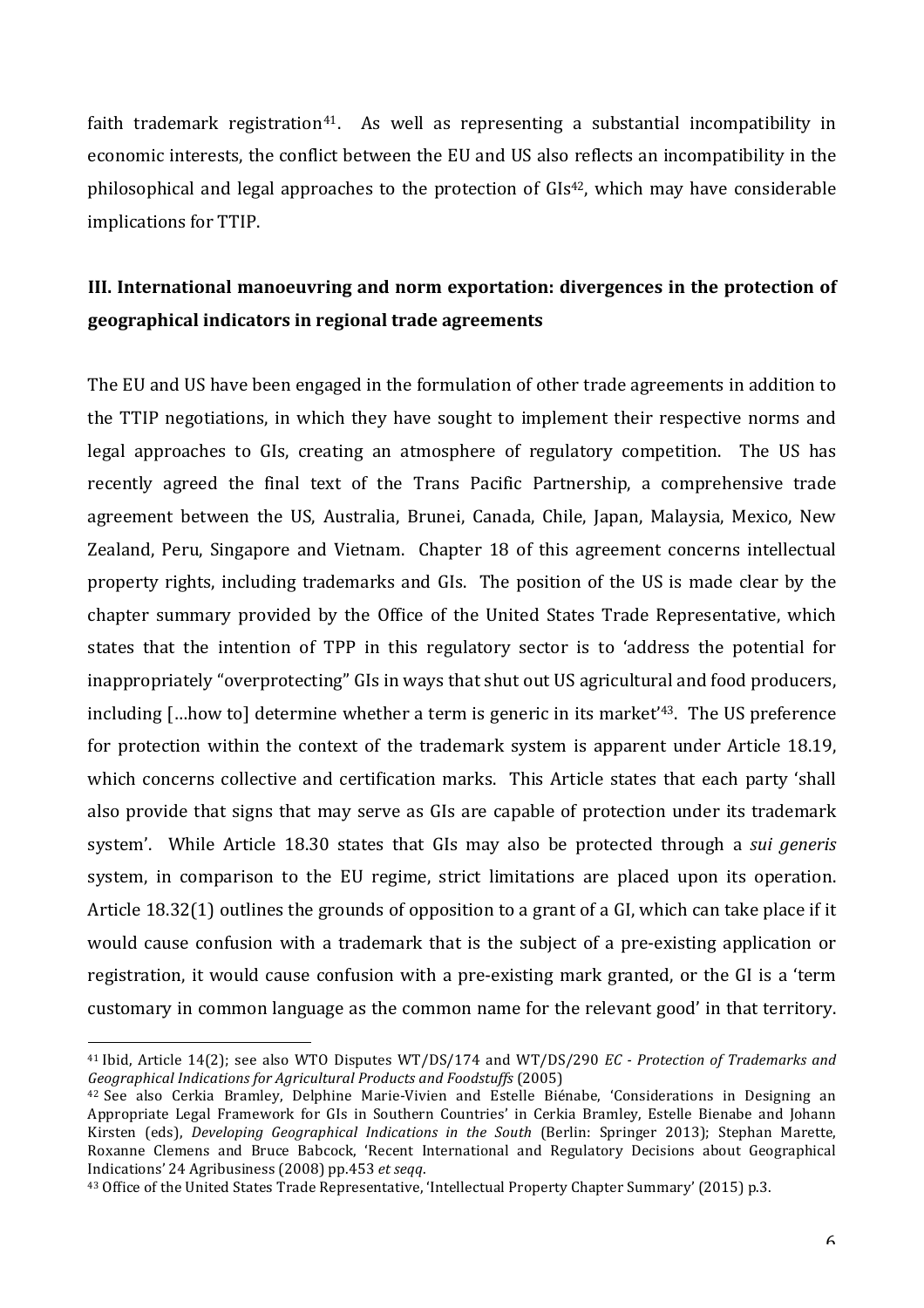Article  $18.32(2)$  states that these grounds for opposition can also be used as the grounds for the *cancellation* of an existing GI, indicating that the position of the US is that trademarks have prime position in the intellectual property regime<sup>44</sup>. Calboli has referred to this as a 'first in time, first in right' approach to registration, in which a new GI cannot be used to supplant a pre-existing trademark<sup>45</sup> – however, the fact that a GI can be *cancelled* on the grounds of a competing mark suggests this goes beyond 'first in time, first in right' to afford trademarks a higher standard of protection than GIs. The approach in TPP mirrors that of the US-South Korea Free Trade Agreement, which specifies at Article 18.2(2) that GIs are to be protected as trademarks, and that trademark holders can prevent the use by other economic actors of 'identical or similar signs, including GIs' at Article 18.2(4). It becomes quickly apparent that the US position is that GIs should be protected at the international level as a category of trademark, rather than under a *sui generis* system.

The EU, in comparison, is rapidly exporting its norms and laws through its own trade agreements. In the finalised Comprehensive Economic and Trade Agreement (CETA) negotiated with Canada, the EU has ensured that its definition of GIs as part of a *sui generis* system of protection is reproduced in Article 20.16, including a list of protected EU-based GIs in Annex 20-A. Furthermore, CETA grants priority to the *sui generis* GIs over trademarks, stating in Article 20.19(6) that any trademark applications that contains elements of the protected GI shall be refused, and that pre-existing trademarks can be invalidated at the request of an interested party. Interestingly, the list in Annex 20-A includes cheeses that are the source of EU-based frustration (to say nothing of US concerns) such as *Feta*, in addition to *parmigiano reggiano* and *mozzarella di bufala*. The EU-South Korea Free Trade Agreement contains similar terms, albeit allowing for the co-existence of a prior trademark under Article 10.22, but preventing the registration of a trademark incorporating an element of a GI under Article 10.23. As with CETA, Annex 10-A of the Agreement includes protection for products argued by the US to be generic, such as *Feta*. According to Engelhardt, DG Agriculture and Rural Development considers protection of GIs under a sui generis system in trade agreements as a 'must-have'<sup>46</sup>, with the EU pursuing (somewhat successfully) a policy of

<sup>&</sup>lt;sup>44</sup> A view supported by Blakeney (n 35) p.16.

<sup>&</sup>lt;sup>45</sup> Irene Calboli, 'Geographical Indications of Origin at the Crossroads of Local Development, Consumer Protection and Marketing Strategies' 46 International Review of Intellectual Property and Competition Law (2015) pp.760 *et seqq*, p.765.

<sup>&</sup>lt;sup>46</sup> Tim Engelhardt, 'Geographical Indications under Recent EU Trade Agreements' 46 International Review of Intellectual Property and Competition Law (2015) pp.781 *et seqq*, p.783.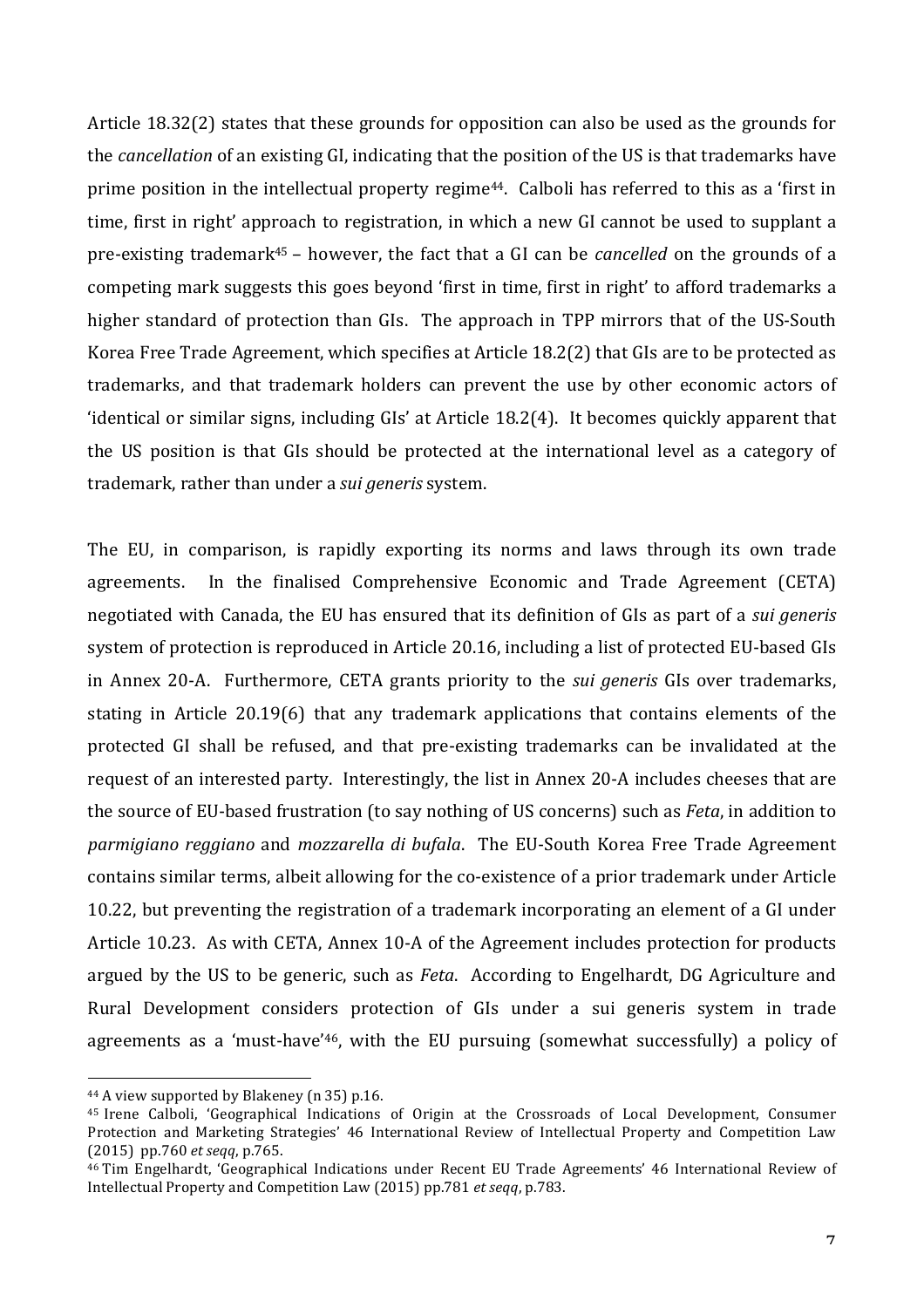'securing protection of EU-based GIs through bilateral and regional general trade agreements'<sup>47</sup>. In the case of South Korea, however, the adoption of two trade agreements that present radically different approaches to the issues of GI creates the potential for significant regulatory clashes  $48$ , as well as demonstrating the seemingly incompatible positions of the EU and US.

# **IV.** What does this mean for TTIP?

It is clear that the regulatory approaches taken by the EU and US to GIs in trade agreements differ in substance and underlying rationale. This does not bode well for future negotiations on this chapter of TTIP. The EU has made it clear that it considers GI protection, including of some foodstuffs that the US considers generic, as constituting its 'offensive trade interests'<sup>49</sup>, including in Annex I of its textual proposal products such as *Feta* and *parmigiano*. The EU is making its position clear regarding negotiations, and indeed prospects for a successful deal. Commissioner for Agriculture and Rural Development Hogan has stated that unless the US gives satisfactory protection for EU GIs, 'there will be no deal'<sup>50</sup>, and that there will be no sacrifice of GIs 'for the sake of a deal with the US or anyone else'<sup>51</sup>. This causes considerable difficulties for the realisation of a successful deal – in response, US negotiators have stated that the EU 'has aspirations for changing the U.S. system that are not going to be met in TTIP'<sup>52</sup>. These views are supported by those in the US agricultural community, including the president of the US National Milk Producers Federation, who stated that the GI issue 'is a horrific overreach by the EU that undermines the entire EU interests in these negotiations  $[\ldots]$ there won't be a TTIP agreement passed by the Congress that is detrimental to U.S.

 

 $49$  European Commission, 'Follow Up to the Strategy for the Protection and Enforcement of IP Rights in Third Countries - GIs' (2015) 2; Alan Matthews, 'Geographical Indications (GIs) in the US-EU TTIP Negotiations' <http://capreform.eu/geographical-indications-gis-in-the-us-eu-ttip-negotiations/> accessed 19 May 2016.

<sup>47</sup> ibid p.816.

<sup>&</sup>lt;sup>48</sup> Billy A Melo Araujo, 'The EU's Deep Trade Agenda: Stumbling Block or Stepping Stone Towards Multilateral Liberalisation?' in Christoph Herrmann, Markus Krajewski and Jörg Philipp Terhechte (eds), *European Yearbook of International Economic Law 2014* (Springer: Berlin 2013) p.281.

<sup>50</sup> Hans von der Burchard, 'POLITICO Pro's Morning Trade: EU Flexes Muscles on Food Protection in TTIP -Wallonians Reject CETA' (*POLITICO*, 29 April 2016) <http://www.politico.eu/newsletter/morningtrade/politico-pros-morning-trade-eu-flexes-muscles-on-food-protection-in-ttip-wallonians-reject-ceta/> accessed 19 May 2016.

<sup>51</sup> ibid.

<sup>52</sup> Hans von der Burchard and Emmet Livingtstone, 'Transatlantic Trade Deal Could Be Bogged down ... by Feta Cheese' (*POLITICO*, 12 May 2016) <http://www.politico.eu/article/transatlantic-trade-deal-could-be-boggeddown-by-feta-cheese-ttip-champagne/> accessed 19 May 2016.